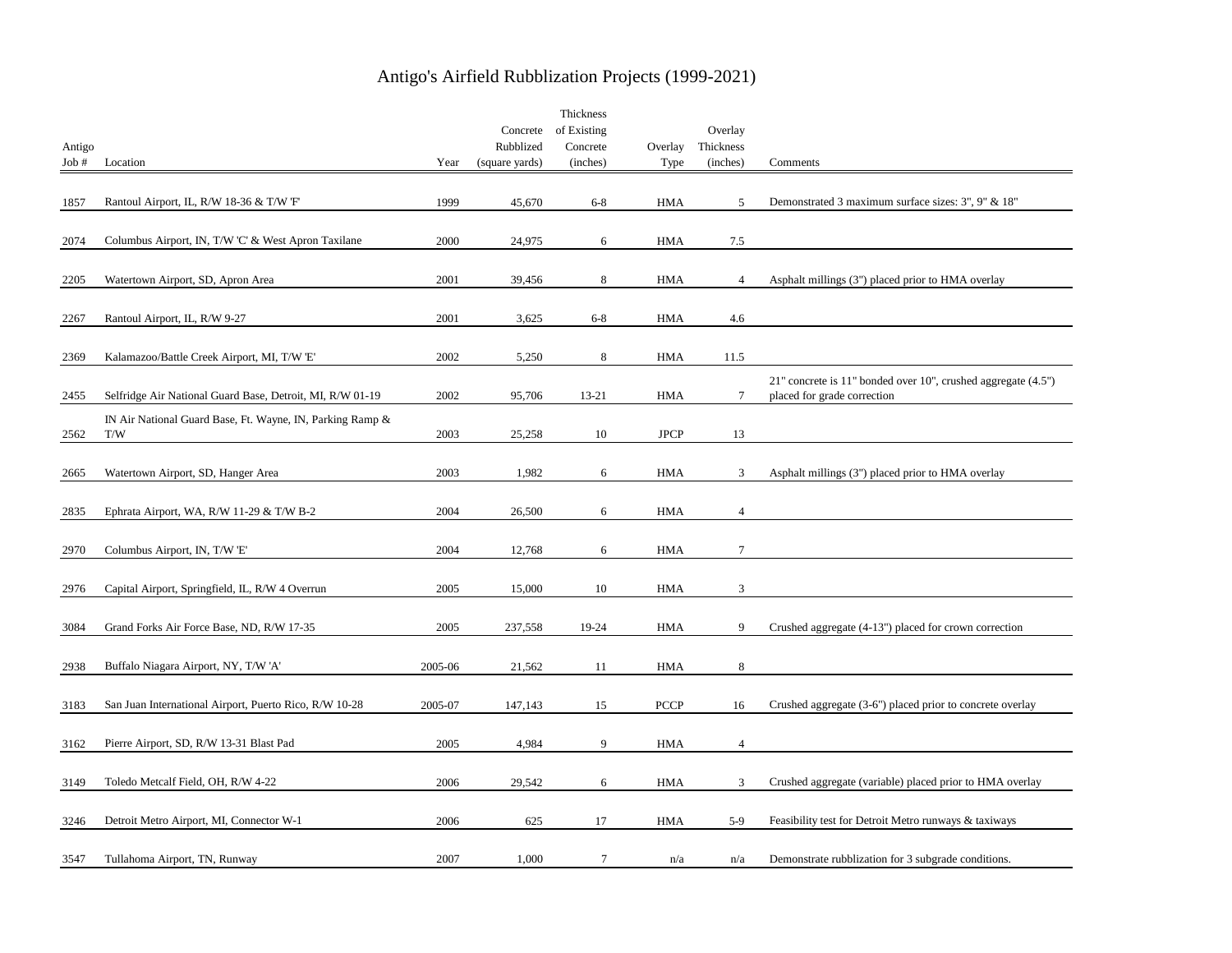|        |                                                                       |         |                | Thickness   |             |                |                                                                             |
|--------|-----------------------------------------------------------------------|---------|----------------|-------------|-------------|----------------|-----------------------------------------------------------------------------|
|        |                                                                       |         | Concrete       | of Existing |             | Overlay        |                                                                             |
| Antigo |                                                                       |         | Rubblized      | Concrete    | Overlay     | Thickness      |                                                                             |
| Job#   | Location                                                              | Year    | (square yards) | (inches)    | Type        | (inches)       | Comments                                                                    |
|        |                                                                       |         |                |             |             |                |                                                                             |
| 3824   | Dayton Int'l Airport, OH, T/W J & H                                   | 2007    | 6,000          | 6           | <b>HMA</b>  | 10             | Crushed aggregate (6") placed prior to HMA overlay                          |
|        |                                                                       |         |                |             |             |                |                                                                             |
|        | King Abdulaziz International Airport (KAIA), Jeddah, Saudi<br>Arabia. | 2008-12 | 1,560,000      | $12 - 17$   | HMA         | 10             |                                                                             |
|        |                                                                       |         |                |             |             |                |                                                                             |
|        |                                                                       |         |                |             |             |                | Crushed aggregate (4") and HMA (4") placed prior to concrete                |
| 4108   | Nashville International Airport, TN, R/W 2L-20R                       | 2009    | 3,600          | 16          | <b>PCCP</b> | 15             | overlay.                                                                    |
|        |                                                                       |         |                |             |             |                | Crushed aggregate (minimum 4") placed prior to concrete                     |
| 3871   | Travis Air Force Base, CA, R/W 21L-03R                                | 2010    | 134,000        | $14 - 21$   | <b>PCCP</b> | 14             | overlay                                                                     |
|        | Chhatrapati Shivaji International Airport, Mumbai, India, T2          |         |                |             |             |                |                                                                             |
|        | Apron                                                                 | 2010-11 | 93,393         | 16          | <b>PCCP</b> | 16             | "Black sand" layer (variable) placed prior to concrete overlay.             |
|        |                                                                       |         |                |             |             |                |                                                                             |
| 4203   | F.S. Gabreski Airport, Southampton, NY, R/W 6-24                      | 2010    | 25,750         | 9           | <b>HMA</b>  | 6              |                                                                             |
|        |                                                                       |         |                |             |             |                |                                                                             |
|        |                                                                       |         |                |             |             |                | Cement treated base (1") over crushed aggregate (2") placed                 |
| 4220   | Eastern Iowa Airport, Cedar Rapids, IA, R/W 9/27                      | 2010    | 80,417         | $8 - 17$    | <b>PCCP</b> | 16             | prior to concrete overlay                                                   |
|        |                                                                       |         |                |             |             |                |                                                                             |
| 4246   | Sterling Airport, CO, Rehabilitate R/W 15/33                          | 2010    | 38,180         | 6           | <b>HMA</b>  | 6              |                                                                             |
|        |                                                                       |         |                |             |             |                |                                                                             |
| 4339   | Cleveland Hopkins Airport, OH, R/W 10-28 (28 end)                     | 2011    | 29,790         | $11 - 16$   | <b>PCCP</b> | 14             | Stabilized base (8") placed prior to concrete overlay.                      |
|        |                                                                       |         |                |             |             |                | Crushed aggregate (variable) and stabilized base (8") placed                |
| 4397   | Cleveland Hopkins Airport, OH, R/W 10-28 (10 end)                     | 2011    | 15,600         | 11          | <b>PCCP</b> | 14             | prior to concrete overlay.                                                  |
|        |                                                                       |         |                |             |             |                |                                                                             |
| 4485   | Great Falls International Airport, MT, taxilane                       | 2011    | 7,645          | $\tau$      | <b>HMA</b>  | $\overline{4}$ |                                                                             |
|        |                                                                       |         |                |             |             |                |                                                                             |
|        |                                                                       |         |                |             |             |                | Crushed aggregate (variable) and HMA base (3") and stabilized               |
| 4516   | Oklahoma Air National Guard, Tulsa, OK, parking apron                 | 2012-13 | 36,477         | 11          | <b>PCCP</b> | 12             | drainage layer (4") placed prior to concrete overlay.                       |
|        |                                                                       |         |                |             |             |                |                                                                             |
| 4569   | Atlantic City International Airport, NJ, emergency access roads       | 2012    | 6,438          | 12          | HMA         | $4+$           |                                                                             |
|        |                                                                       |         |                |             |             |                |                                                                             |
|        |                                                                       |         |                |             |             |                |                                                                             |
| 4591   | Niagara Falls International Airport, NY, R/W 10L-28R                  | 2012    | 85,644         | $7 - 10$    | HMA         | $8 - 8.5$      | Millings leveling course $(0n-2n)$ placed prior to asphalt overlay.         |
|        |                                                                       |         |                |             |             |                |                                                                             |
| 4749   | Walla Walla Airport, WA, Apron Rehabilitation                         | 2013    | 57,434         | 11          | <b>HMA</b>  | 5              |                                                                             |
|        |                                                                       |         |                |             |             |                | Rubblization is of lower layer after upper layer and asphalt                |
|        |                                                                       |         |                |             |             |                | removed and lower layer milled to provide 23" depth below                   |
| 4799   | McConnell AFB, Wichita, KS, Repair T/W Alpha - North                  | 2013-14 | 37,269         | $10 - 15$   | <b>PCCP</b> | 19             | original grade. Crushed aggregate (4") placed prior to concrete<br>overlay. |
|        |                                                                       |         |                |             |             |                |                                                                             |
|        |                                                                       |         |                |             |             |                | Concrete milled (5"-6") after rubblization to lower grade to                |
|        |                                                                       |         |                |             |             |                | accommodate overlay. Crushed aggregate (3") placed prior to                 |
| 4817   | Griffiss Intl Airport, Rome, NY, Rehab Taxiways                       | 2013    | 52,610         | 16-24       | <b>HMA</b>  | 5              | asphalt overlay.                                                            |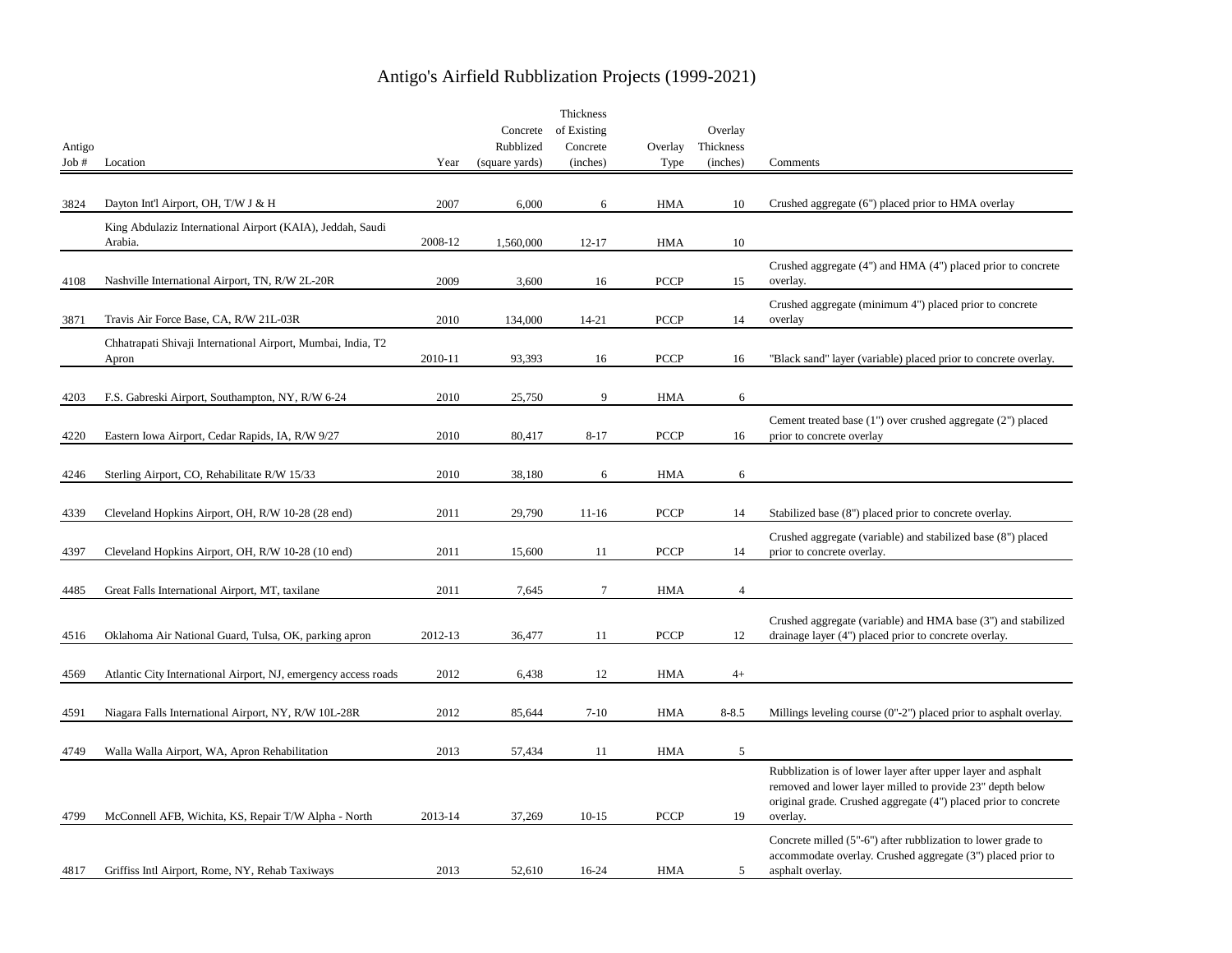|        |                                                                 |      |                | Thickness   |             |                |                                                                    |
|--------|-----------------------------------------------------------------|------|----------------|-------------|-------------|----------------|--------------------------------------------------------------------|
|        |                                                                 |      | Concrete       | of Existing |             | Overlay        |                                                                    |
| Antigo |                                                                 |      | Rubblized      | Concrete    | Overlay     | Thickness      |                                                                    |
| Job#   | Location                                                        | Year | (square yards) | (inches)    | Type        | (inches)       | Comments                                                           |
|        |                                                                 |      |                |             |             |                |                                                                    |
| 4969   | Sturgis Airport, KY, center 75' of runway                       | 2013 | 41,667         | 6           | HMA         | $\overline{4}$ | First asphalt wedge for grade & slope.                             |
|        |                                                                 |      |                |             |             |                |                                                                    |
|        |                                                                 |      |                |             |             |                |                                                                    |
| 4909   | Griffiss Intl Airport, Rome, NY, T/W A east & T/W E             | 2014 | 35,531         | $17 - 18$   | HMA         | 5              | Crushed aggregate $(3+)$ placed prior to asphalt overlay.          |
|        |                                                                 |      |                |             |             |                |                                                                    |
| 5079   | Whitehorse Airport, Yukon Territory, Canada, T/W A              | 2014 | 12,381         | 12          | <b>HMA</b>  | $\overline{4}$ | Crushed aggregate (variable) placed prior to asphalt overlay.      |
|        | Chhatrapati Shivaji International Airport, Mumbai, India, T2    |      |                |             |             |                | "Black sand" layer (variable) placed prior to concrete overlay.    |
|        | Apron & taxiway                                                 | 2014 | 132,249        | 16          | <b>PCCP</b> | 20             | Areas closer to terminal overlaid with asphalt.                    |
|        |                                                                 |      |                |             |             |                |                                                                    |
|        |                                                                 |      |                |             |             |                |                                                                    |
| 5223   | Coles County Memorial Airport, Mattoon, IL, R/W 11/29           | 2015 | 112,112        | 14          | HMA         | 6              | Crushed aggregate (2-6") placed prior to asphalt overlay.          |
|        |                                                                 |      |                |             |             |                |                                                                    |
| 5248   | Griffiss Intl Airport, Rome, NY, T/W E                          | 2015 | 8,675          | 17          | HMA         | 5              | Crushed aggregate (3") placed prior to asphalt overlay.            |
|        |                                                                 |      |                |             |             |                |                                                                    |
| 5621   | Bydgoszcz Airport, Poland, Taxiways                             | 2015 | 83,360         | 8           | HMA         |                |                                                                    |
|        |                                                                 |      |                |             |             |                |                                                                    |
|        |                                                                 |      |                |             |             |                | Crushed aggregate (variable thickness) placed prior to asphalt     |
| 5422   | Griffiss Intl Airport, Rome, NY, T/W A & T/W B                  | 2016 | 40,766         | 16-29       | HMA         | 5              | overlay.                                                           |
|        |                                                                 |      |                |             |             |                | Asphalt treated base (variable thickness) placed prior to asphalt  |
| 5592   | Brown Field Airport, San Diego, CA, R/W 8L-26R                  | 2016 | 8,377          | 10          | HMA         | $\overline{4}$ | overlay.                                                           |
|        |                                                                 |      |                |             |             |                | Crushed aggregate (variable thickness) placed prior to asphalt     |
| 5704   | Griffiss Intl Airport, Rome, NY, T/W A & T/W B                  | 2016 | 24,607         | 16-26.5     | HMA         | 5              | overlay.                                                           |
|        |                                                                 |      |                |             |             |                |                                                                    |
| 5725   | NAS Patuxent River, MD, Overrun area at 14 end of R/W 14-<br>32 | 2016 | 5,360          | 9           | HMA         | 3              |                                                                    |
|        |                                                                 |      |                |             |             |                |                                                                    |
|        |                                                                 |      |                |             |             |                | Crushed aggregate (variable thickness) placed prior to asphalt     |
| 5784   | Buffalo Niagara Int'l Airport, NY, 14 end of runway             | 2017 | 26,667         | 9           | HMA         | 12             | overlay.                                                           |
|        | Rickenbacker Airport, Columbus, OH, T/W A, T/W B,               |      |                |             |             |                |                                                                    |
| 5823   | Hammerhead                                                      | 2017 | 48,046         | 19-27       | <b>HMA</b>  | 9              |                                                                    |
|        |                                                                 |      |                |             |             |                |                                                                    |
| 5981   | Wallops Airfield, Wallops Island, VA, various areas             | 2017 | 34,698         | $7 - 11$    | <b>HMA</b>  | $\,$ 8 $\,$    |                                                                    |
|        |                                                                 |      |                |             |             |                |                                                                    |
|        |                                                                 |      |                |             |             |                |                                                                    |
| 6023   | Hanscom Field, Bedford, MA, R/W 11-29                           | 2017 | 105,444        | 9           | <b>HMA</b>  | 6              | Runway closure limited to 30 days.                                 |
|        |                                                                 |      |                |             |             |                |                                                                    |
| 6199   | Quincy Regional Airport, IL, R/W 13-31                          | 2018 | 45,333         | $8-9$       | <b>HMA</b>  | $\overline{4}$ | Crushed aggregate (4.5"-6.5") placed prior to asphalt overlay.     |
|        |                                                                 |      |                |             |             |                | T/W A: concrete milled (8") prior to rubblization to lower grade   |
|        |                                                                 |      |                |             |             |                | to accommodate overlay. Crushed aggregate (2") placed prior to     |
| 6209   | Rickenbacker Airport, Columbus, OH, T/W A, T/W G                | 2018 | 34,733         | 19-21       | <b>HMA</b>  | 9              | asphalt overlay.                                                   |
|        |                                                                 |      |                |             |             |                | Concrete milled partial depth after rubblization to lower grade to |
| 6445   | Plattsburgh Intl Airport, NY, R/W 17-35, T/W C                  | 2018 | 17,290         | $10-14$     | <b>HMA</b>  | 5              | accommodate overlay.                                               |